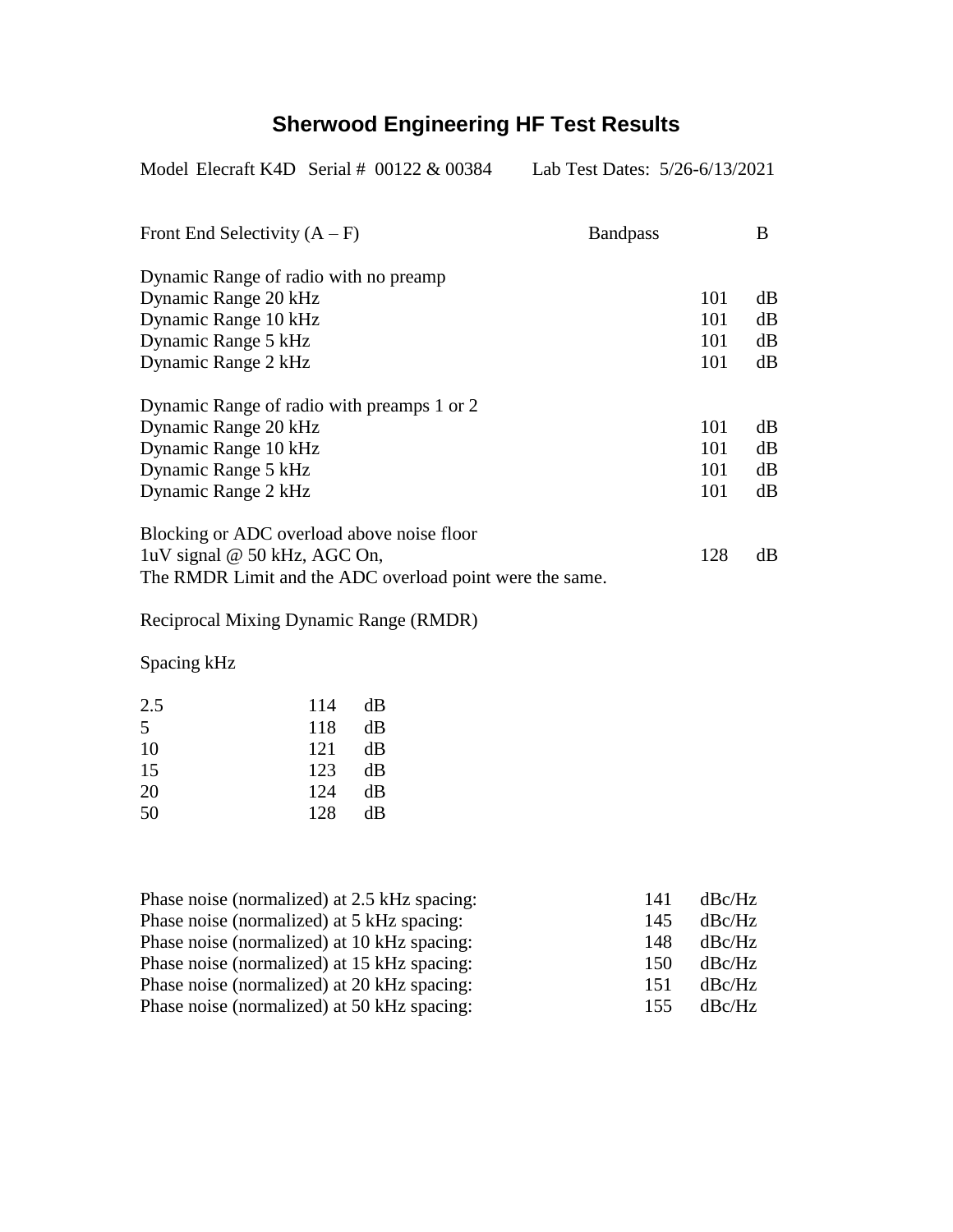| Noise floor, SSB bandwidth 14 MHz, no preamp   |           | $-113$ | dBm |
|------------------------------------------------|-----------|--------|-----|
| Noise floor, SSB bandwidth 14 MHz, Preamp 1 On |           | $-126$ | dBm |
| Noise floor, SSB bandwidth 14 MHz, Preamp 2 On |           |        | dBm |
| Sensitivity SSB at 14 MHz, no preamp           |           | 1.5    | uV  |
| Sensitivity SSB at 14 MHz, Preamp 1 On         |           | 0.44   | uV  |
| Sensitivity SSB at 14 MHz, Preamp 2 On         |           | 0.24   | uV  |
| Noise floor, 500 Hz, 14.2 MHz, no preamp       |           | $-120$ | dBm |
| Noise floor, 500 Hz, 14.2 MHz, Preamp 1 On     |           | $-131$ | dBm |
| Noise floor, 500 Hz, 14.2 MHz, Preamp 2 On     |           | $-136$ | dBm |
| Noise floor, SSB, 50.125 MHz, no preamp        |           | $-107$ | dBm |
| Noise floor, SSB, 50.125 MHz, Preamp 1         |           | $-118$ | dBm |
| Noise floor, SSB, 50.125 MHz, Preamp 2         |           | $-127$ | dBm |
| Noise floor, SSB, 50.125 MHz, Preamp 3         |           | $-136$ | dBm |
| Sensitivity, SSB, 50.125 MHz, no preamp        |           | 3.2    | uV  |
| Sensitivity, SSB, 50.125 MHz, Preamp 1         |           | 0.9    | uV  |
| Sensitivity, SSB, 50.125 MHz, Preamp 2         |           | 0.3    | uV  |
| Sensitivity, SSB, 50.125 MHz, Preamp 3         |           | 0.11   | uV  |
| Noise floor, 500 Hz, 50.125 MHz, no preamp     |           | $-113$ | dBm |
| Noise floor, 500 Hz, 50.125 MHz, Preamp 1 On   |           | $-125$ | dBm |
| Noise floor, 500 Hz, 50.125 MHz, Preamp 2 On   |           | $-134$ | dBm |
| Noise floor, 500 Hz, 50.125 MHz, Preamp 3 On   |           | $-143$ | dBm |
| Signal for S9, no preamp                       | $-73$ dBm | 50     | uV  |
| Signal for S9, Preamp 1                        | $-73$ dBm | 50     | uV  |
| Signal for S9, Preamp 2                        | $-73$ dBm | 50     | uV  |
| Note: Hysteresis $+/- 3$ dB                    |           |        |     |
|                                                |           |        |     |

Gain of preamps measured using ADC over load indicator

| Preamp 1                            | 11.6 | dB                      |
|-------------------------------------|------|-------------------------|
| Preamp 2                            | 17.8 | dB                      |
| Preamp 3                            | 32.3 | dB                      |
| AGC threshold at -3 dB, no preamp   | 11   | $\mathbf{u} \mathbf{V}$ |
| AGC threshold at -3 dB, Preamp 1 ON | 3    | uV                      |
|                                     |      |                         |
| AGC threshold at -3 dB, Preamp 2 ON | 1.4  | uV                      |

Note: Preamp 3 is only accessible on 12, 10 and 6 meters.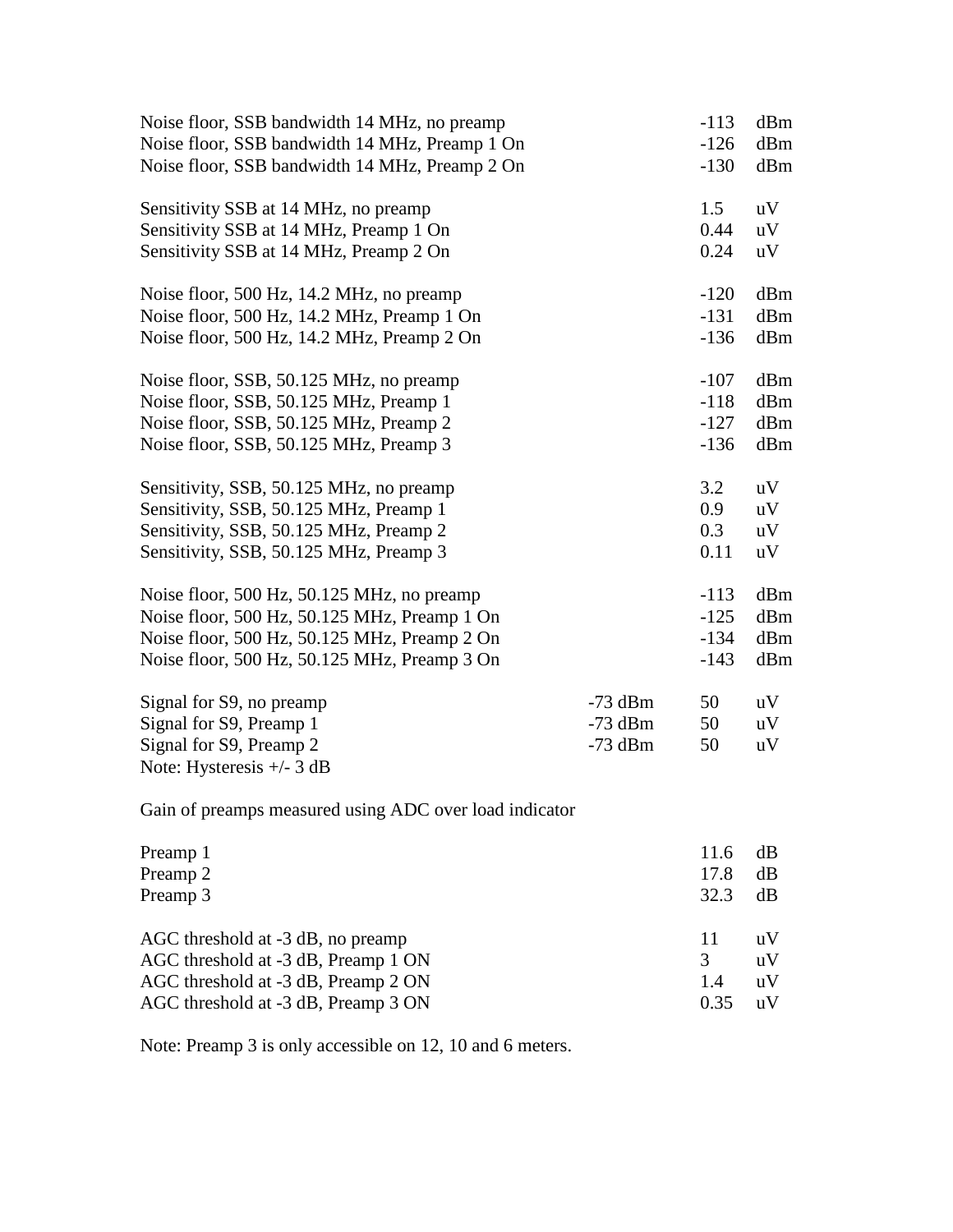The initial lab measurements were made with software revision R17 (Beta released May 27, 2021) Other tests in June were with firmware R19.

Comments are at a point in time in respect to beta firmware R17. Issues that need firmware updates have been reported to Elecraft. In December 2021 I borrowed a different K4D (S/N 0384) and noted several major issues with firmware R26. Many of the problems reported with R17 or R19 still have not been addressed with R26.

Data for the K4D was taken with the main receiver. Similar results were measured for the sub-receiver.

Dither and Random ADC linearization raises the noise floor about 1.5 dB. Dynamic range with dither and random OFF is in the low 70s. This dynamic range difference exists to a lesser extent with the Icom 7300, 7610 and R8600, denoted as IP+ ON or OFF. Noise floor degradation for the IC-7300, 7610 and R8600 from dither (IP+) is between 1 and 3 dB with these three different models. Dither degrades the Perseus SDR noise floor about 2 dB, and the Apache 7000DLE about 1 dB.

There is a significant 8 dB roll-off of high frequencies on SSB that degrades intelligibility. Due to this roll-off, the 10 dB S+N/N sensitivity measurement, for example, was made at a 1000 Hz beat note for consistency. If the audio passband were flat, there would be a minimal sensitivity measurement difference with beat note pitch.

The transmit passband does not have this roll-off slope, unlike receive.

Preamp gain was measured using the ADC overload indicator which is accurate within 0.1 dB. The bar-graph S meter granularity is around 3 dB or so.

The ADC overload indicator needs to be much more visible than the current  $+$  sign in front of the 60 dB above S9 indicator. In addition the indicator changing color to magenta goes back to normal if the overload signal is much above the nominal value. Those overload points for no preamp, preamp 1, preamp 2, and preamp 3 are  $+8.8$  dBm, -2.8 dBm, -9 dBm and -23.5 dBm on 6 meters. Preamp 3 was not tested on 12 or 10m. Firmware R19 reportedly changed ADC overload to the letters OVF for better visibility.

Note: The enunciator for both having Dither and Random enabled, plus the overload indicator are nominally going to be updated in firmware release R27 or later.

Note: A discussion of ADC overload (over-range) for signals significantly outside the selected DSP passband is listed below.

As a comparison to the IC-7610, the Icom has a 20 dB ADC driver chip that is always in the circuit. The K4, on the other hand, has no analog gain ahead of the ADC chip with the preamp OFF.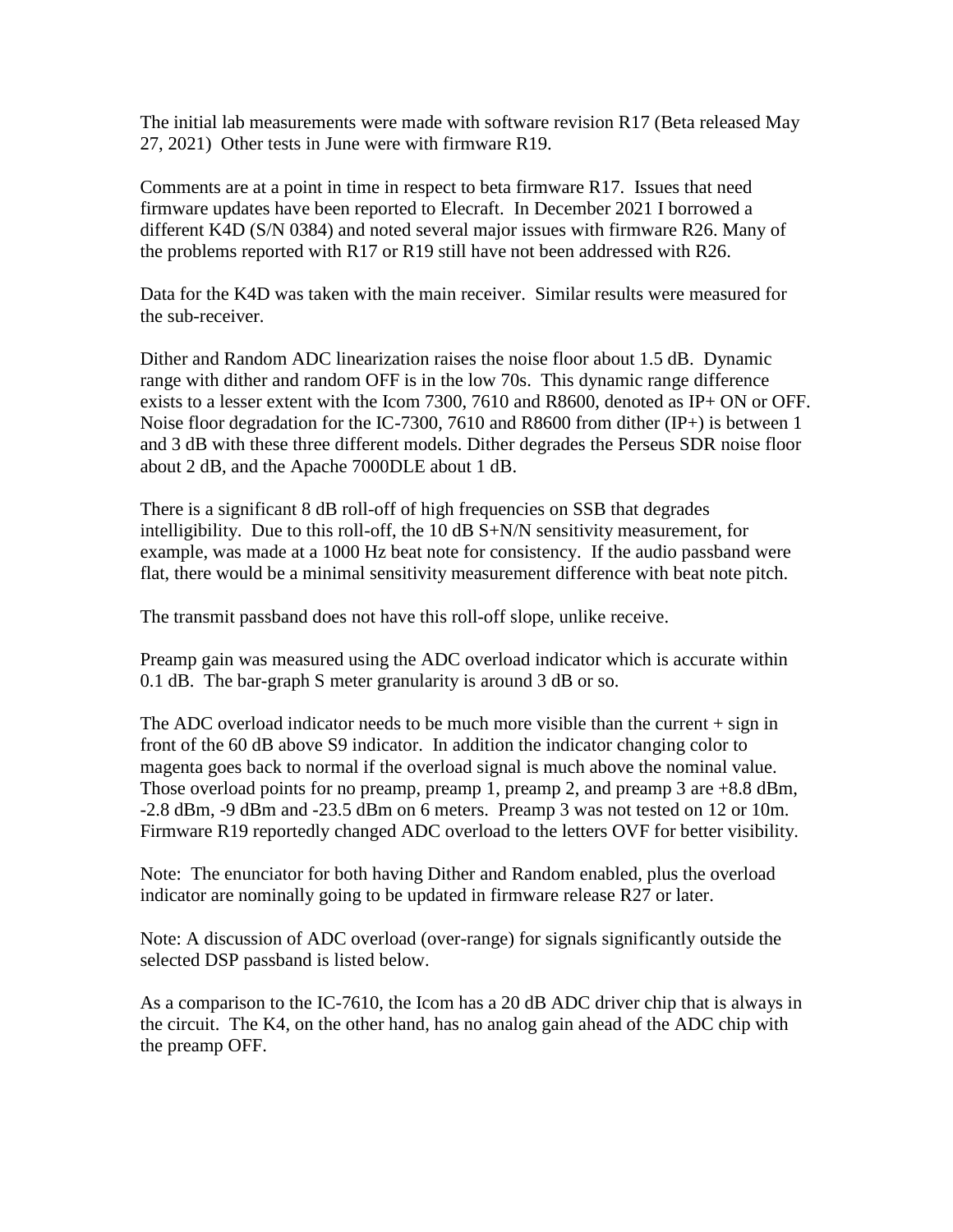If the 7610 is adjusted for 12 dB of attenuation, the noise floor of the 7610 will be the same as the K4. In this case the K4 will over-range the ADC at a level 6 dB higher than the Icom.

When the 7610 is operated with no preamp, and a K4 is operated with preamp 2, both the 7610 and the K4 will both over-range at -9 dBm. In this case the total gain ahead of the ADC chip will be the same for both rigs. Both the 7610 and K4 use the same ADC chip.

This gain design decision of the K4 is similar to the Flex 6000 series, which also has no active gain ahead of the ADC chip with the preamps turned OFF.

Transmit composite noise Elecraft K4 readings in dBc/Hz using a crystal bandpass filter

No listing closer than 5 kHz due to spurious signals generated by the K4D.

| Offset kHz 100 watts |        | 30 watts |
|----------------------|--------|----------|
| 5                    | $-136$ | $-134$   |
| 10                   | $-136$ | $-135$   |
| 20                   | $-139$ | $-138$   |
| 50                   | $-148$ | -143     |
| 100                  | $-150$ | $-143$   |

Transmit IMD dBc (Add 6 dB for "feel good" PEP method)

| Power 100 watts |                 |                 |                 | Product         |  |
|-----------------|-----------------|-----------------|-----------------|-----------------|--|
| Band            | 3 <sup>rd</sup> | 5 <sup>th</sup> | 7 <sup>th</sup> | q <sup>th</sup> |  |
| 6m              | $-24$           | $-30$           | $-34$           | $-50$           |  |
| 20m             | $-29$           | $-32$           | $-40$           | -54             |  |
| 80 <sub>m</sub> | $-28$           | $-31$           | $-40$           | -66             |  |
| Power 50 watts  |                 |                 | Product         |                 |  |
|                 |                 |                 |                 |                 |  |
| Band            | 3 <sup>rd</sup> | 5 <sup>th</sup> | 7 <sup>th</sup> | q <sup>th</sup> |  |
| 6m              | $-30$           | $-34$           | $-55$           | $-52$           |  |
| 20m             | $-31$           | $-36$           | -47             | $-62$           |  |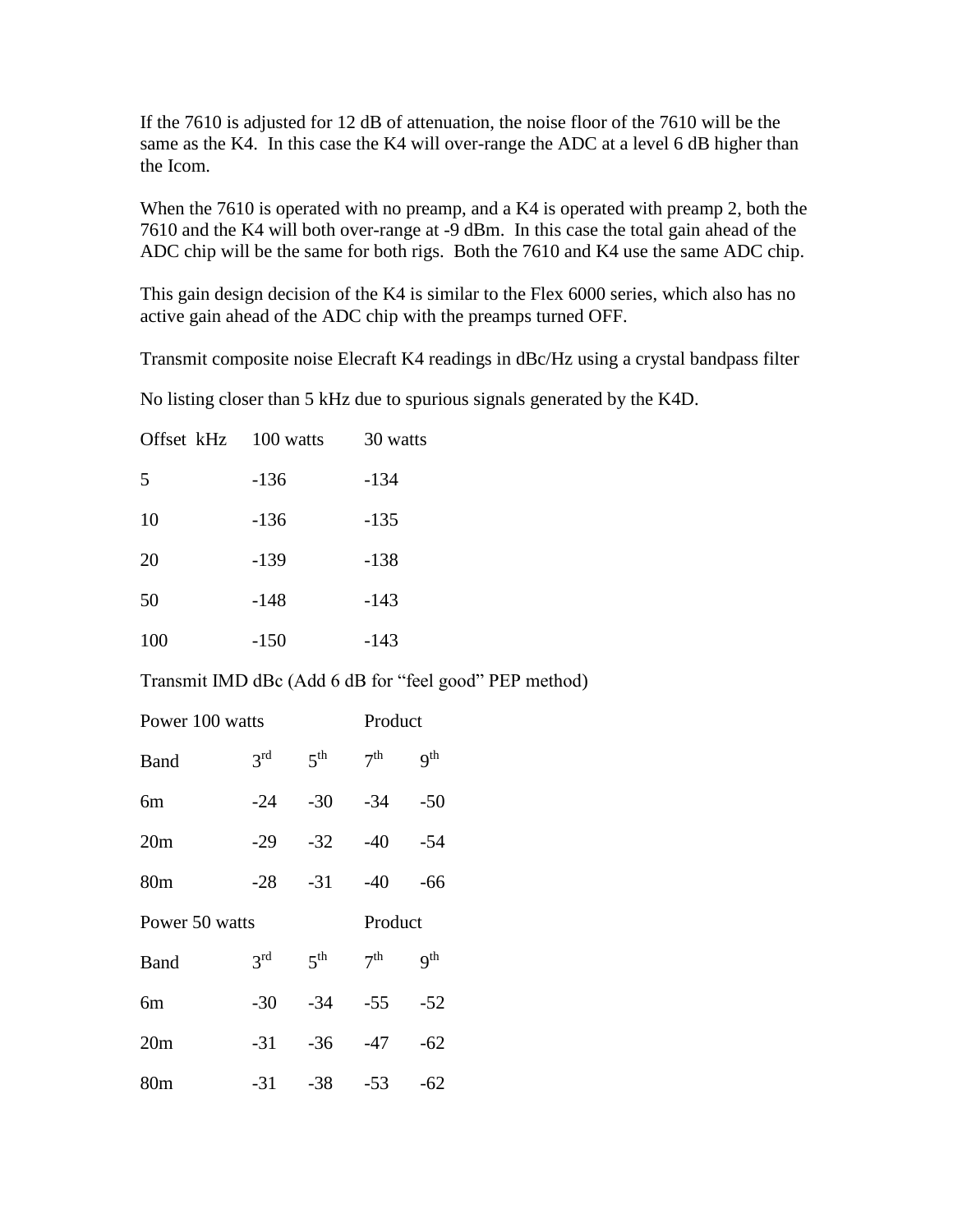Operational observations with firmware R17 were in May and R26 in December of 2021. In December both the ARRL 160 meter and 10 meter contests were used for on-air evaluation of the K4D using serial number 0384.

On 160m I ran into a case of two signals calling CQ 90 Hz apart that were not differentiated much by the K4 100Hz filter selectivity. I went back and forth between the K4 and a 7610, and the selectivity difference was dramatic, prompting me to make lab measurements during the contest. That data is below. Note the K4 was set to 100 Hz and the 7610 to 150 Hz.

Here is the K4 measured bandwidth of the nominal 100 Hz filter.

dB BW Hz -6 180 -20 300 -40 410 -60 475

Here is the 7610 measured bandwidth of the nominal 150 Hz filter.

| dB  | BW Hz |
|-----|-------|
| -6  | 160   |
| -20 | 185   |
| -40 | 210   |
| -60 | 240   |

NOTE: This information has been sent to Elecraft.

SSB receive with firmware R17, transient voice sounds, such as the beginning of a word, randomly caused unpleasant distortion. This issue has been improved with firmware R26. The AGC did not handle modest QRN properly with R17 firmware. No QRN existed during the December contest time period. At times even with AGC on Slow, the gain will open up full for no obvious reason. The AGC on a station S9+20 over who is not on VOX will suddenly switch to full gain and make background noise as loud as the stations voice. Turning off the AGC Impulse option mitigates this specific issue.

While the AGC settings can be adjusted to the user's preferences, only Fast and Slow are available at a given time. I find three speeds a more convenient way to quickly optimize AGC decay times. Fast, Medium and Slow would be helpful.

Note: R19 reportedly extended the range of AGC decay when set on Slow.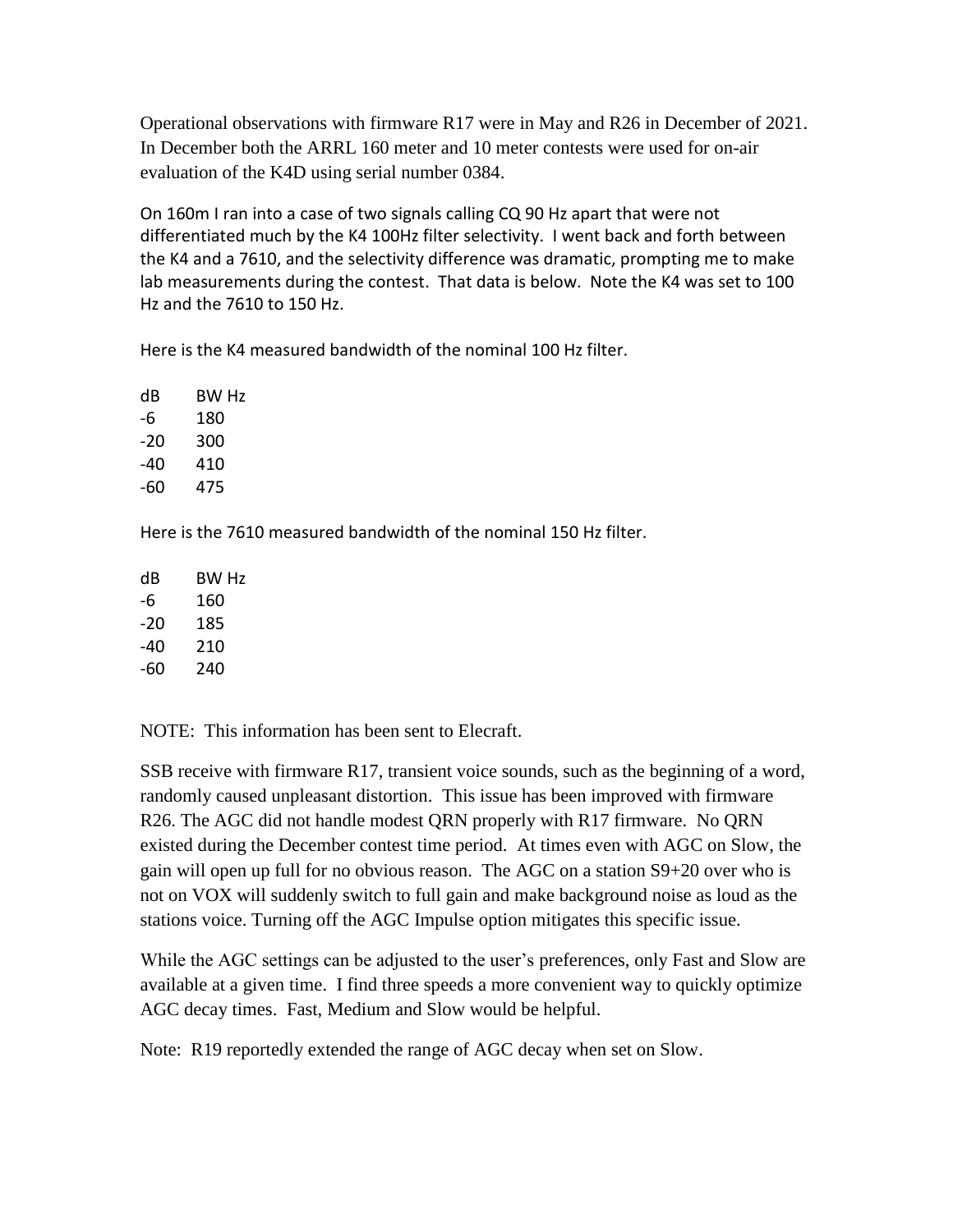The embedded operating manual, and PDF version C10, appear to be garbled as to describing settings for AGC Attack, Slope and Threshold. Due to this misdirection I mainly only adjusted the Threshold setting. It did, however, flatten the AGC curve. Personally I prefer a flatter AGC since strong signals aren't much louder than weak signals. Others may well prefer a much greater slope to the AGC.

As noted back in May, with the AF gain wide open, the audio chip in the K4 cannot be driven to rated 2 watts output. I measured the audio power of an S9 test signal with the AF gain wide open driving my 8-ohm Icom SP-20 speaker with three settings of the AGC Threshold.

| <b>Maximum Watts Output</b> |
|-----------------------------|
| $0.78$ watts                |
| $0.24$ watts                |
| 0.076 watts                 |
|                             |

Only producing 76 milliwatts of audio with the volume full clockwise is unacceptable.

A very strange observation was made during the ARRL 10 meter contest when on SSB. With the volume control adjusted to a comfortable level at 1 o'clock with an S9 signal, when a station quit talking, band noise when not speaking was much louder than his speech. Band noise was around 6 dB louder than the speech level of an S5 to S9 signal. I made an A/B comparison during the 10m contest on the same DX signal comparing the K4D to the IC-7610. No such strange audio issue existed with the Icom transceiver.

On SSB transmit, the selected bandwidth is slightly less than the menu says. At 3000 Hz transmit bandwidth, the lower 100 to 200 hundred Hz audio is attenuated. Switching to ESSB mode set for 3.0 kHz (minimum bandwidth option) eliminates this issue.

Transmit EQ listed in dB on the parametric sliders are about one quarter the amount indicated. To reproduce my voice as with other rigs I own, the EQ sliders had to be set to extremes, such as -16 dB for the lower frequency sliders and +16 dB for the higher frequencies sliders. This indicated 32 dB of EQ slope does not actually exist.

NOTE: EQ issues were still not corrected with R26 firmware.

On CW for modest to stronger signals, the CW elements (dits and dahs) sound harder and are more fatiguing or jarring than some other transceivers. The sound is similar to an FTdx10 which I also found fatiguing. CW operation was evaluated June  $5<sup>th</sup>$ , 2021 on 20m during a CW contest. Stations were predominately in Europe.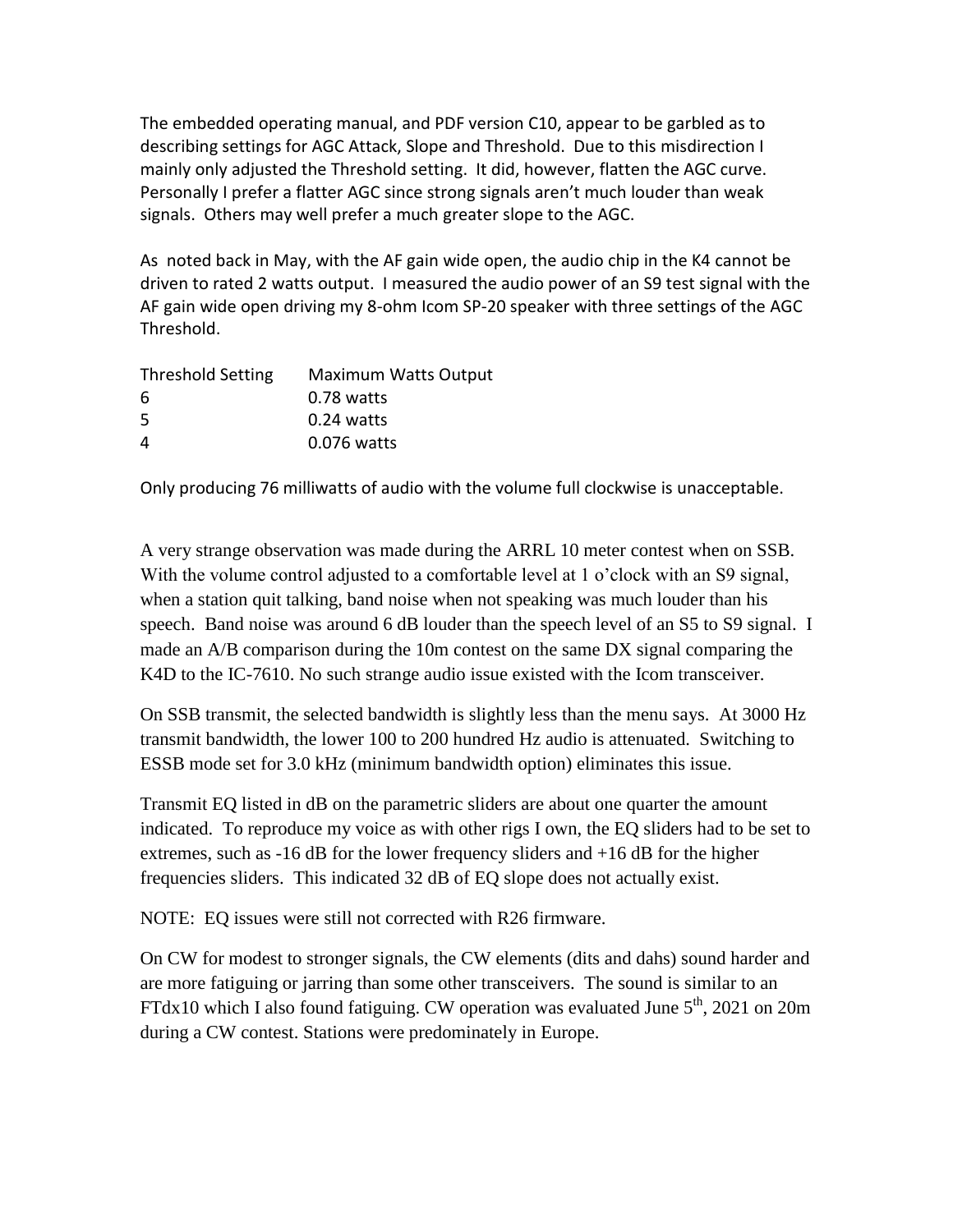With a threshold setting of 4, the volume level on SSB is marginally adequate, on CW with weak signals the volume control often had to be operated wide open. While the audio specification is 2 watts with the default threshold setting of 6, the R26 audio gain cannot reach 1 watt in 8 ohms and is under 2 watts into 4 ohms.

On VOX operation, an annoying pop often occurs when switching back to receive.

A USB mouse is highly recommended to navigate all the soft buttons and menus.

Antenna noise gain is a method of determining whether a preamp is useful on a given band, typically above 20 meters. Preamp 3 in the K4 can be enabled on 12 through 6 meters, thus I compared the antenna noise gain of three rigs on 6 meters.

| K4D  | 7610 | 756 Pro III                              |
|------|------|------------------------------------------|
| 0 dB | 1 dB | 1 dB                                     |
|      |      | 4.5 dB                                   |
|      |      | 9.5 dB                                   |
| 4 dB | X    | X                                        |
|      |      | $0.5$ dB $4$ dB<br>$1.5 \text{ dB}$ 6 dB |

Note: There is no third preamp in the two Icom rigs. A 3 dB antenna noise gain means the receiver is contributing half the noise, with the other half band noise. At 10 dB antenna noise gain, the receiver's noise is a small fraction of total noise. I consider 6 dB the of antenna noise gain adequate but not ideal.

NOTE: Use of preamp 3 may only applicable in locations with very low band noise and very low local RFI interference.

The power button should have a delay of at least 250ms before it shuts off the transceiver. It should be a push and hold so the rig isn't inadvertently turned off.

Receive latency 31.4 ms at 2.4 kHz and 500 Hz bandwidths.

Pulse suppression ON (default) reduces AGC impulse capture from S9 to not moving the S meter at all, which is excellent. Very few modern transceivers handle impulse noise properly, such as from an electric fence or spark from a switch open or closure. An antenna switch often causes an impulse that kicks the S meter up to S9 on Icom, Kenwood, Yaesu and possibly Flex products. Apache and Elecraft may be the only current brands that don't have this problem.